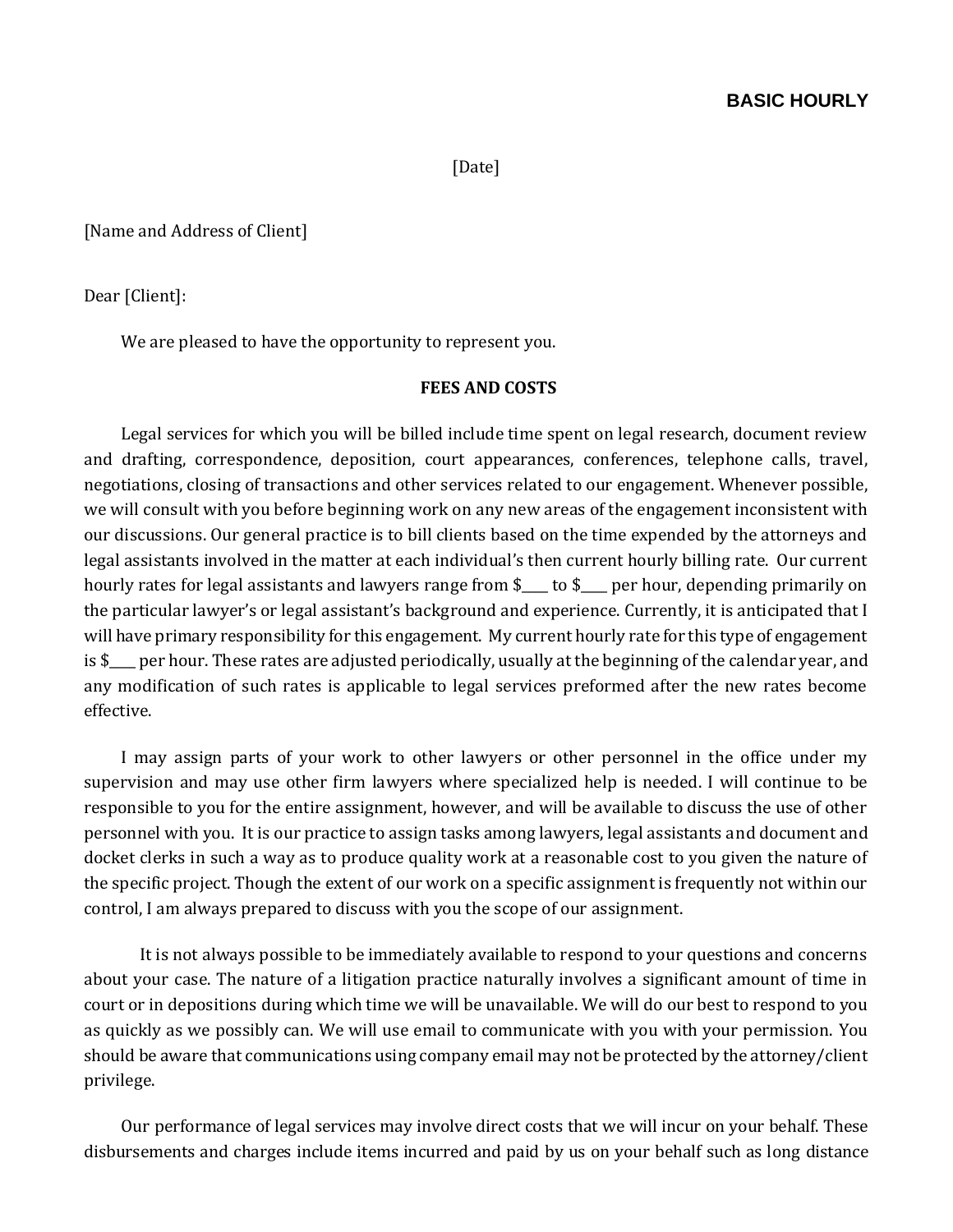telephone charges, postage, special mail or delivery charges, recording fees, transportation, meals, lodging and other costs necessary for out-of town travel, photocopying, and use of other service providers such as printers or experts, if needed. In litigated matters, we include payment we must make for filing fees, court cost, process servers, court reporters, witness fees, and similar costs. These charges may include the actual cost plus administrative charges for the uses of computerized legal research systems, including "Lexis" and "Westlaw" that in our experience significantly reduce lawyer research time. If the time pressures of an assignment require overtime work by our nonprofessional staff that is directly attributable to that assignment, we charge the client for the cost that we incur. We may also incur charges from local counsel from whom we seek information on your behalf. Where we pay these charges, they will be included in your invoice. However, to the extent practical we may ask you to pay charges directly to outside vendors.

We customarily send monthly invoices for services rendered and other charges incurred for your account during the previous month. The monthly invoice details the work performed and the type of charges incurred. Payment will be due thirty (30) days after the date of our invoice. Payments should be made in U.S. dollars, in checks or drafts payable to "\_\_\_\_\_". While we will not require a retainer, interest will be charged on all invoices unpaid after thirty (30) days at the rate of eight per cent (8%) per annum. You agree to pay all costs of collection (including attorney's fees) that we may incur in connection with unpaid invoices.

#### **ADDITIONAL TERMS**

In undertaking this representation, we have taken precautions to determine whether the firm has any conflicts of interest with other clients. While we are a relatively small firm, we represent many other companies and individuals. It is possible that some of our present or future clients will have disputes or transactions with you during the time that we are representing you. Therefore, as a condition to our undertaking the representation described herein, you agree that this firm may continue to represent or may undertake in the future to represent existing or new clients in any manner that is not substantially related to our work for you described herein, including legal proceedings, even if the interest of such clients in those other matters are directly adverse to you. We agree, however, that your prospective consent to conflicting representation contained in the preceding sentence shall not apply in any instance where as the result of our representation of you we have obtained sensitive, proprietary or other confidential information of a non-public nature that, if known to any such other client of ours, could be used in any such other matter by such client to the material disadvantage of you.

# **SECURITY AND INTEGRITY OF COMMUNICATIONS**

During the course of our representation, each of us may have the opportunity to correspond using numerous communication mediums. In addition to traditional delivery methods, such as postal service and telephone, constantly developing technology offers further means that are generally accepted and used by individuals and businesses. For convenience and expediency, each of us may utilize these other means, which include facsimile, cellular and cordless telephones, and electronic mail. It is important to understand that these mediums are not necessarily secure from interception or alteration by others and may not receive protection under state or federal law. Transmitted information is capable of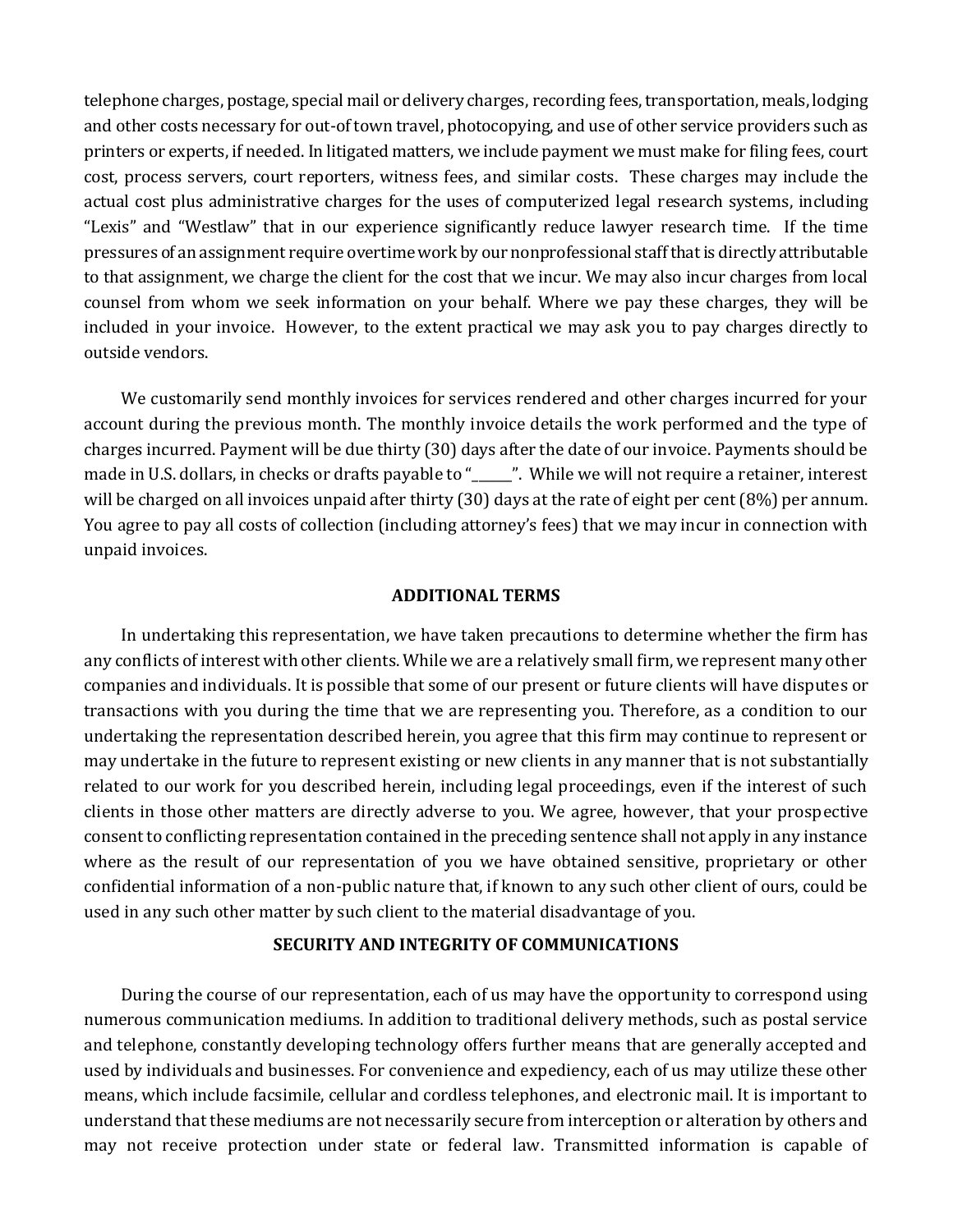interception and immediate reproduction, alteration, and widespread distribution at relatively little cost or effort. (Name of Firm) intends to use these mediums to communicate with you and others during the course of our representation. However, we should each be aware of the security concerns and take these issues into consideration when using these means of communication.

### **PRIVACY POLICY**

Lawyers, as providers of certain personal services, are now required by the Gramm-Leach-Bliley Act to inform their clients of their policies regarding privacy of client information. Our law firm understands your concerns as a client for privacy and the need to ensure the privacy of all your information. Your privacy is important to us and maintaining your trust and confidence is a high priority. Lawyers have been and continue to be bound by professional standards of confidentiality that are even more stringent than those required by such Act. Therefore, we have always protected your right to privacy. The purpose of this notice is to explain our Privacy Policy with regard to personal information about you that we obtain and how we keep that information secure.

# **NONPUBLIC PERSONAL INFORMATION WE COLLECT**

We collect nonpublic personal information about you that is provided to us by you or obtained by us with your authorization or consent.

# **WE DO NOT DISCLOSE ANY PERSONAL INFORMATION ABOUT OUR CLIENTS OR FORMER CLIENTS TO ANYONE, EXCEPT AS PERMITTED BY LAW AND ANY APPLICABLE STATE ETHICS RULES.**

We do not disclose any nonpublic personal information about, current or former clients obtained in the course of representation of those clients, except as expressly or impliedly authorized by those clients to enable us to effectuate the purpose of our representation or as required or permitted by law or applicable provisions of codes of professional responsibility or ethical rules governing our conduct as lawyers.

#### **CONFIDENTIALITY AND SECURITY**

We retain records relating to professional services that we provide so that we are better able to assist you with your professional needs and to comply with professional guidelines or requirements of law. In order to guard your nonpublic personal information, we maintain physical, electronic, and procedural safeguards that comply with our professional standards.

## **TERMINATION OF REPRESENTATION**

You have the right to terminate our representation of you at any time. If you do so, you will be responsible for charges incurred in connection with our representation up to termination. We also may terminate our representation for any reason consistent with the Virginia Rules of Professional Conduct, including non-payment of fees and expenses.